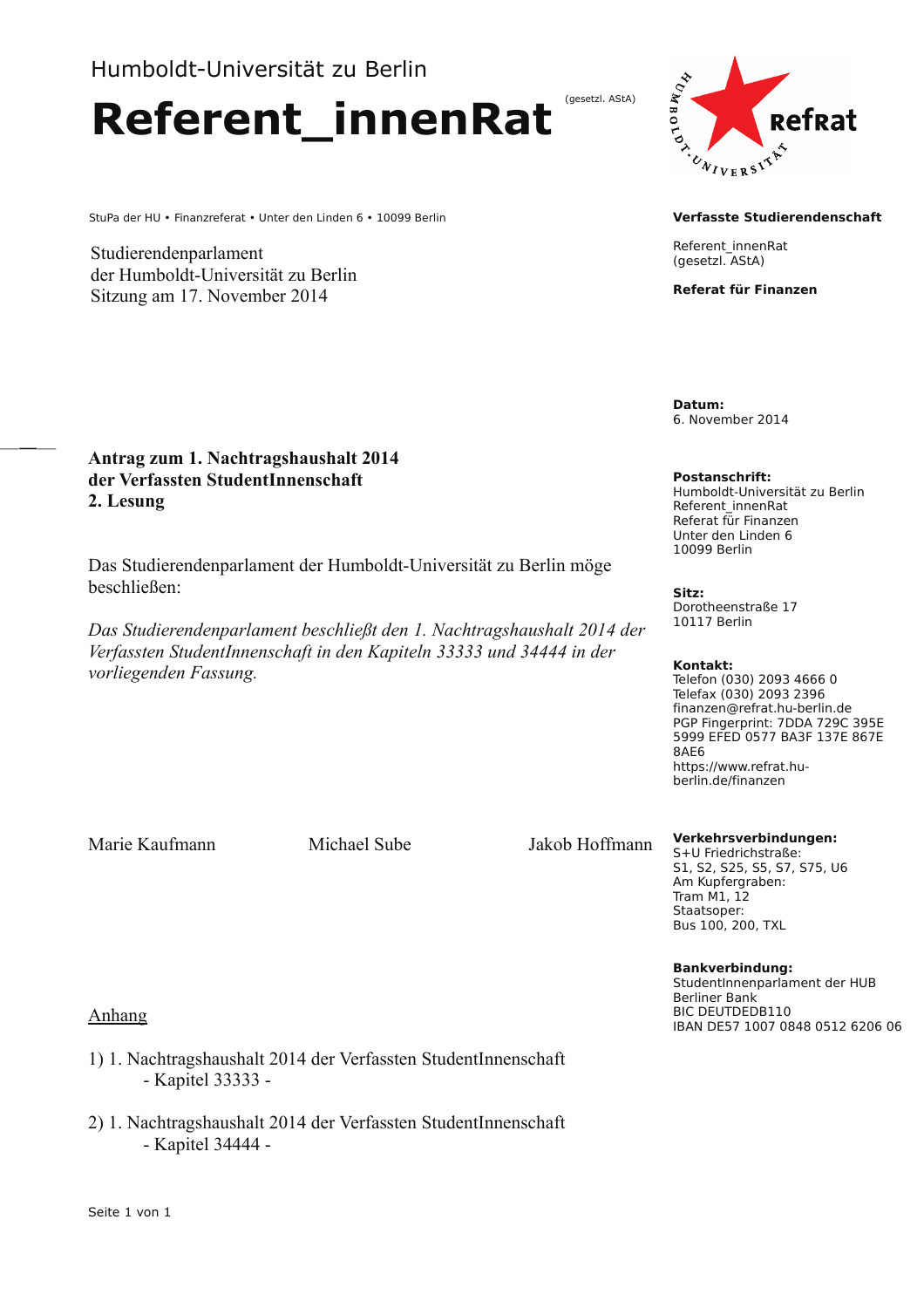#### **Titel** Bezeichnung

## Ansatz 2014 ( $\epsilon$ ) Ansatz 2014 ( $\epsilon$ ) Veränderung ( $\epsilon$ )

#### inkl. Nachtrag

### Einnahmen

|       | Entgelte für Beköstigung, Betreuung und Unterkunft -    |            |            |            |
|-------|---------------------------------------------------------|------------|------------|------------|
| 11112 | Kinderladen                                             | 2.000,00   | 1.500,00   | $-500,00$  |
| 11931 | Kostenbeteiligungen der Studierenden (Semesterbeiträge) | 518.000,00 | 518.000,00 | 0,00       |
| 11979 | Verschiedene Einnahmen                                  | 1.000,00   | 1.000,00   | 0,00       |
| 16201 | Erträge des Geldbestandes - Zinsen                      | 500,00     | 500,00     | 0,00       |
| 18203 | Rückflüsse von Darlehen                                 | 500,00     | 1.000.00   | 500,00     |
| 28101 | Ersatz von Ausgaben                                     | 91.000,00  | 121.000,00 | 30.000,00  |
| 35902 | Entnahme aus dem Geldbestand                            | 10.000,00  | 60.000,00  | 50.000,00  |
| 36021 | Überschuss des Vorjahres                                | 0,00       | 102.000,00 | 102.000,00 |

#### Summe der Einnahmen

### 623.000,00

805.000,00

182.000,00

#### Ausgaben

|       | Summe der Ausgaben                                                            | 623.000,00 | 805.000,00 | 182.000,00             |
|-------|-------------------------------------------------------------------------------|------------|------------|------------------------|
| 91902 | Zuführung an den Geldbestand                                                  | 0,00       | 60.000,00  | 60.000,00              |
| 87100 | Inanspruchnahme aus Bürgschaften                                              | 10.000,00  | 10.000,00  | 0,00                   |
| 68579 | Mitgliedsbeiträge                                                             | 1.000,00   | 2.000,00   | 1.000,00               |
| 67101 | Ersatz von Ausgaben                                                           | 50.000,00  | 50.000,00  | 0,00                   |
| 54079 | Verschiedene Ausgaben                                                         | 2.000,00   | 2.000,00   | 0,00                   |
| 54061 | Andere Aufwendungen für die IuK-Technik - Software                            | 2.000,00   | 2.000,00   | 0,00                   |
| 54053 | Veranstaltungen                                                               | 100.000,00 | 171.000,00 | 71.000,00              |
| 54020 | Versicherungen in besonderen Fällen                                           | 6.000,00   | 6.000,00   | 0,00                   |
| 53101 | Veröffentlichungen und Dokumentationen im Rahmen der<br>Öffentlichkeitsarbeit | 25.000,00  | 30.000,00  | 5.000,00               |
| 52603 | Gutachten aufgrund rechtlicher Verpflichtungen                                | 1.000,00   | 3.000,00   | 2.000,00               |
| 52601 | Gerichts- und ähnliche Kosten                                                 | 5.000,00   | 5.000,00   | 0,00                   |
| 51803 | Mieten für Maschinen und Geräte                                               | 5.000,00   | 15.000,00  | $\overline{10.000,00}$ |
| 51432 | Film- und Fotomaterial, Ton- und Videobänder                                  | 1.000,00   | 1.000,00   | 0,00                   |
| 51143 | Geräte, Ausstattungs- und Ausrüstungsgegenstände für die<br>IuK-Technik       | 15.000,00  | 15.000,00  | 0,00                   |
| 51140 | Geräte, Ausstattungs- und Ausrüstungsgegenstände                              | 20.000,00  | 20.000,00  | 0,00                   |
| 51125 | Telekommunikationsgebühren                                                    | 7.000,00   | 12.000,00  | 5.000,00               |
| 51120 | Bücher, Zeitschriften                                                         | 2.000,00   | 4.000,00   | 2.000,00               |
| 51101 | Geschäftsbedarf                                                               | 21.000,00  | 25.000,00  | 4.000,00               |
| 42811 | Entgelte der nichtplanmäßigen Tarifbeschäftigten                              | 172.000,00 | 177.000,00 | 5.000,00               |
| 42701 | Aufwendungen für freie Mitarbeiter/innen                                      | 80.000,00  | 95.000,00  | 15.000,00              |
| 41201 | Aufwendungen für ehrenamtlich Tätige                                          | 98.000,00  | 100.000,00 | 2.000,00               |

| <b>Abschluss</b> |            |            |            |
|------------------|------------|------------|------------|
| Einnahmen        | 623.000.00 | 805.000,00 | 182.000,00 |
| Ausgaben         | 623.000.00 | 805.000,00 | 182.000,00 |
| Saldo            | 0.00       | 0.00       | 0,00       |

1 Erläuterungen zum 1. Nachtragshaushalt 2014 Anhänge

2 Beschäftigungsplanung für die Verfasste StudentInnenschaft 2014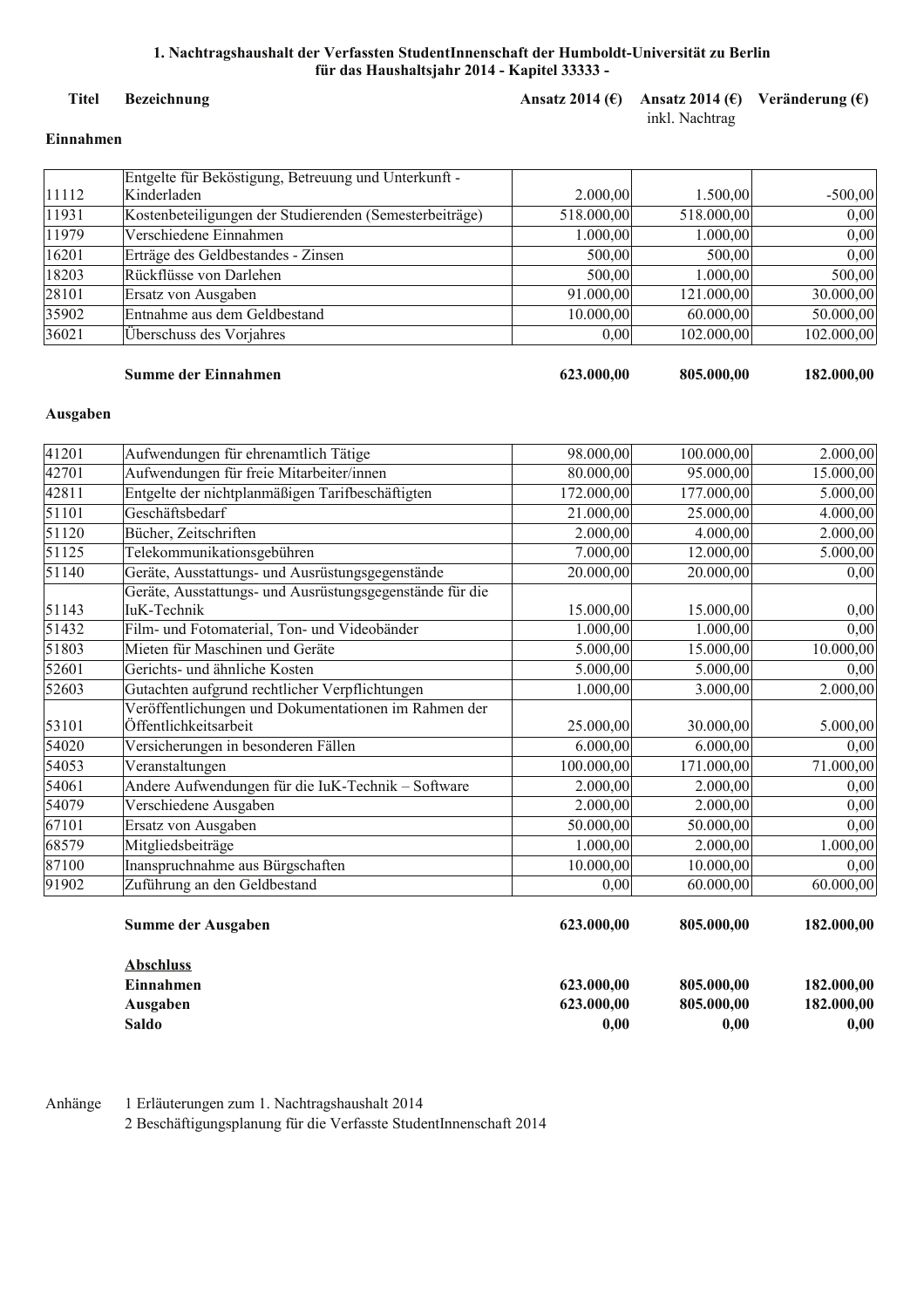#### Erläuterungen zum 1. Nachtragshaushalt 2014

#### Fachschaften

Lt. Beitragsordnung der StudentInnenschaft der Humboldt-Universität zu Berlin §5 wird ein Drittel der zu erwartenden Kostenbeteiligungen der Studierenden (Semesterbeiträge) für die Arbeit der Fachschaften geblockt. Die Aufteilung der Gesamtsumme auf die entsprechenden Titel erfolgt entsprechend der Modi der vergangenen Jahre in Orientierung an den Bedarfszahlen. Die Aufteilung der Gesamtsumme auf die einzelnen vom Studierendenparlament anerkannten Fachschaften richtet sich nach den tatsächlichen Immatrikulationszahlen. Die Aufteilung wird als formal betrachtet, da eine Budgetplanung der Fachschaften nicht existiert.

Für das Jahr 2014 wird ein Gesamtbetrag von 172.666,66 EUR veranschlagt.

#### Deckungsvermerk

Die Ausgaben der Titel der Hauptgruppen 4, 5 und 6 sind gegenseitig deckungsfähig. Die Ausgaben des Titels 87100 sind einseitig gegenüber den Personalausgaben und den konsumtiven Sachausgaben deckungsfähig.

#### Erläuterungen zu den Titeln

#### Einnahmen

- Weniger aufgrund geringerer Inanspruchnahme von Betreuungsplätzen 11112
- 11931 Keine Veränderung
- 11979 Keine Veränderung
- 16201 Keine Veränderung
- 18203 Mehr aufgrund gestiegener Rückflüsse aus Darlehen
- 28101 Zuschuss der Humboldt-Universität für den Kinderladen "Die Humbolde" i.H.v. 60.000.00 €. zusätzlicher Zuschuss für 2013 i.H.v. 24.666,32 €, sowie eines zusätzlichen Zuschusses für den Kinderladen "Die Humbolde" i.H.v. 24.666,32 € sowie  $i H v 5 333 68 \text{ f}$  für 2014 Ersatz von Ausgaben aus Gewerkschaftskooperation Hubernet i.H.v. 6.381.39  $\epsilon$ . gesamt 121.047,71 €, veranschlagt mit 121.000,00 € Mehr aufgrund notwendiger Überbrückung der Finanzierungslücke zum Jahresanfang 35902
- Der Übertrag aus 2013 beträgt 101.729.57 EUR. Somit werden im Titel 102.000 EUR veranschlagt. 36021

#### Ausgaben

- Mehr aufgrund von Aufwandsentschädigungen für Antidiskriminierungsberatung (It. StuPa-Beschluss 41201 vom 07.07.2014):  $3 * 200,00 \in 4$  Monate = 2.400,00  $\in$  zusätzlich zu den 97.150,00  $\in$  lt. Ansatz 2014: gesamt 99.550,00 €, veranschlagt mit 100.000,00 €
- 42701 Mehr aufgrund Anpassung an den Bedarf; u.a. erhöhte Inanspruchnahme des Betreuungsentgelterstattung, Werkverträge für Einarbeitung von studentischen Beratungsstellen
- 42811 Siehe Anhang 2: Beschäftigungsplanung.
- Mehr aufgrund von Beschlüssen des StuPa am 14.05.2014 (MonbijoustraßenbeauftragteR) und am 07.07.2014 (Antidiskriminierungsberatung) sowie Änderung eines Beitragssatzes
- 51101 Mehr aufgrund Anpassung an den Bedarf
- 51120 Mehr aufgrund Anpassung an den Bedarf
- 51125 Mehr aufgrund Anpassung an den Bedarf
- 51140 Keine Veränderung
- 51143 Keine Veränderung
- 51432 Keine Veränderung
- Mehr aufgrund Anpassung an den Bedarf 51803
- 52601 Keine Veränderung
- 52603 Mehr aufgrund Kosten für die Wirtschaftsprüfung
- 53101 Mehr aufgrund Anpassung an den Bedarf
- 54020 Keine Veränderung
- Mehr aufgrund Bedarf der Fachschaften, Initiativen, des RefRats und der vom StuPa (teil-)finanzierten 54053 Kongresse unter Berücksichtigung des Überschusses aus dem Vorjahr
- 54061 Keine Veränderung
- 54079 Keine Veränderung
- 67101 Keine Veränderung
- 68579 Mehr aufgrund Anpassung an den Bedarf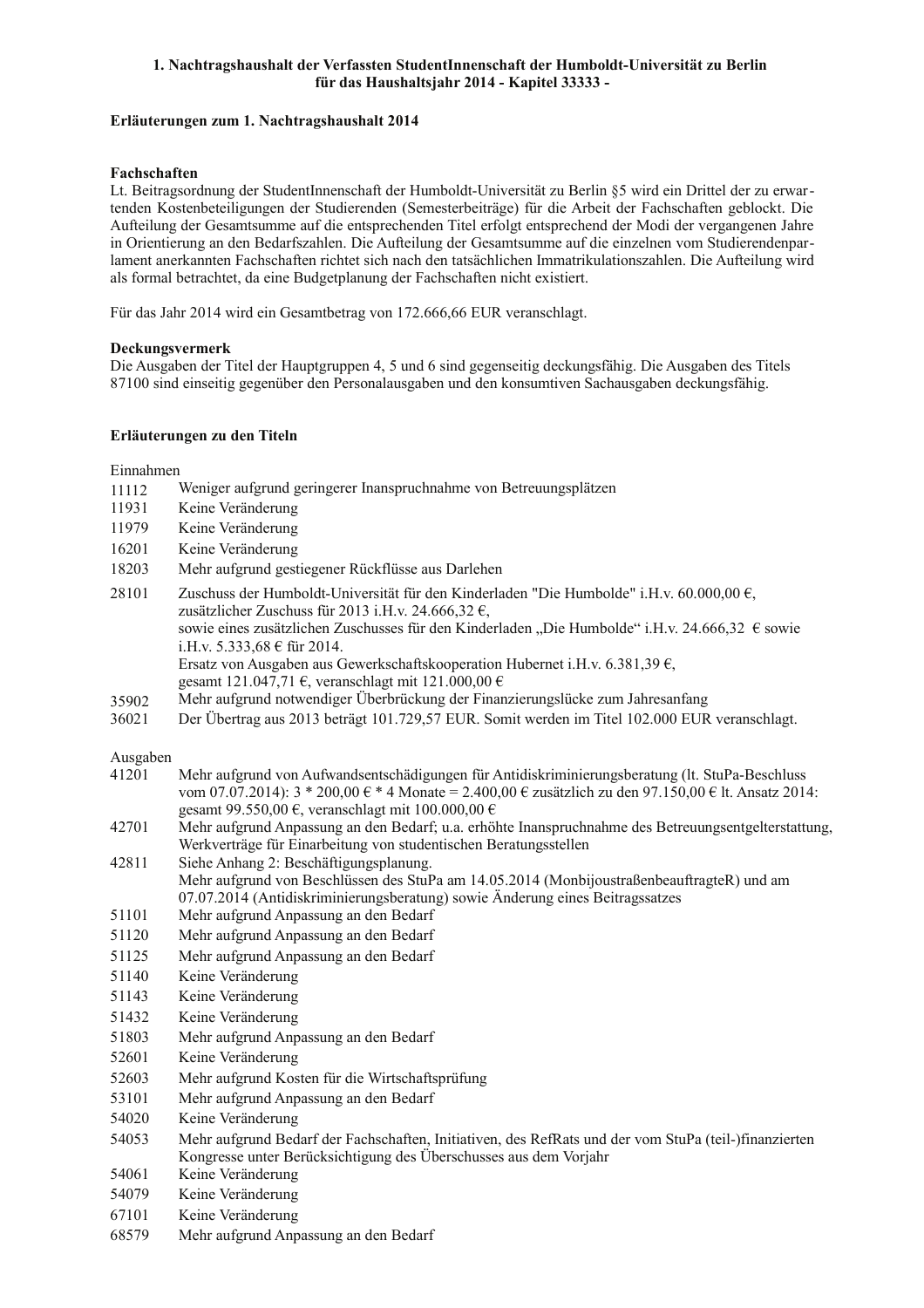87100 Keine Veränderung

91902 Mehr aufgrund Rückführung an den Geldbestand nach Überbrückung der Finanzierungslücke zum Jahresanfang; vgl. Titel 35902

#### Abkürzungsverzeichnis

- $AE$ Aufwandsentschädigung KiLa Kinderladen "Die Humbolde"
- RefRat Referent\_innenRat
- **SSBS** Studentisches Sozialberatungssystem
- StuPa StudentInnenparlament
- **VS** Verfasste StudentInnenschaft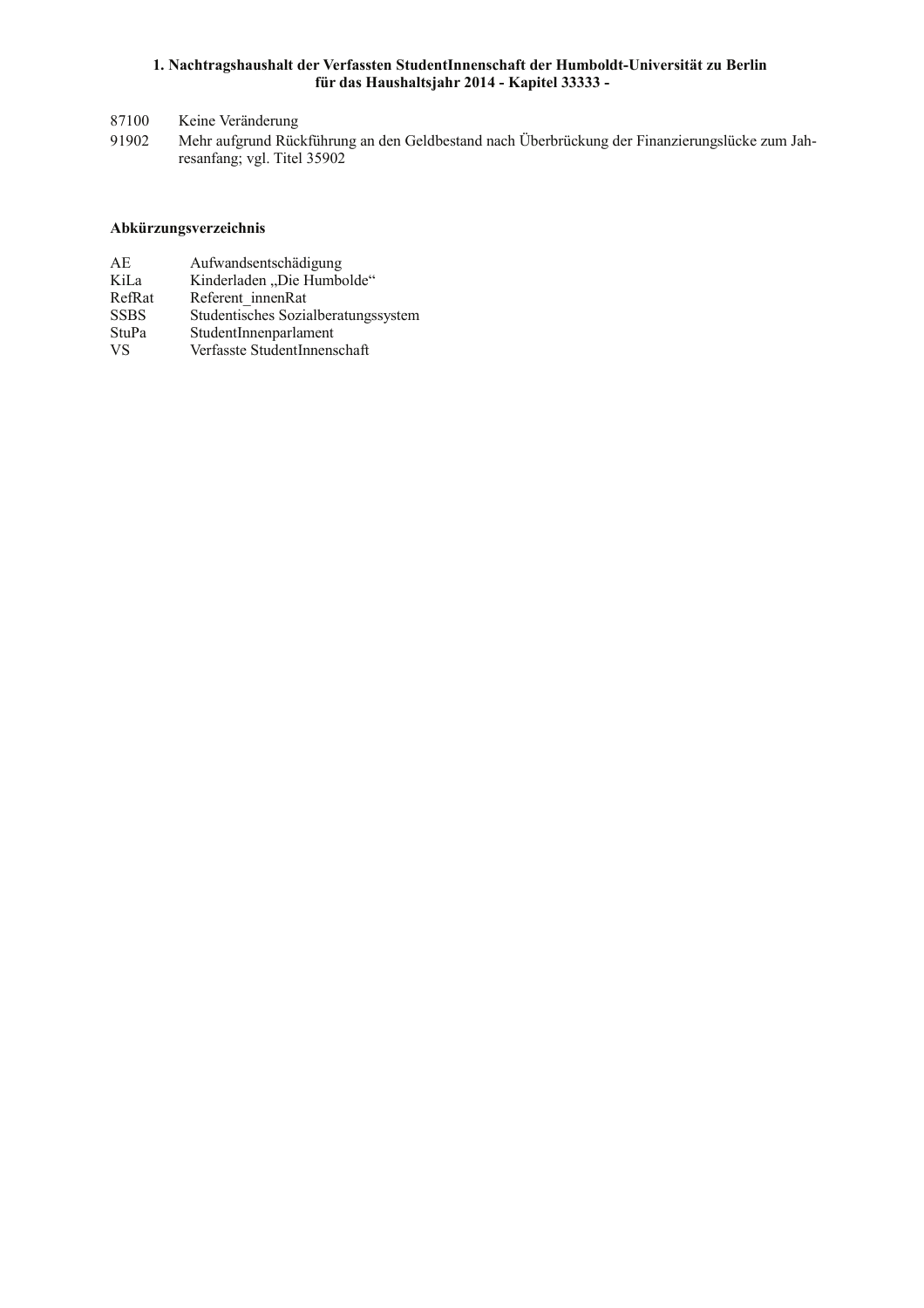#### Beschäftigungsplanung für die Verfasste StudentInnenschaft 2014

Diese Beschäftigungsplanung umfasst die im Titel 42811 etatisierten Personalstellen der Verfassten StudentInnenschaft

Diese sind für das Jahr 2014:

5 studentische MitarbeiterInnen des SSBS (3 x 41h, 2 x 50h),

2 MitarbeiterInnen der Antidiskriminierungsberatung (ab Oktober 2014) (2 x 41h),

1 EDV-TechnikerIn (1 x 60h),

2 TontechnikerInnen (1 x 40h, 1 x 41h),

- 1 TechnikerIn Medienraum (1 x 60h),
- 1 MonbijoustraßenbeauftragteR (1 x 41h),

sowie die BetreuerInnen des KiLa "Die Humbolde"

| Bezeichnung                                   | Verg.-Gr. $\vert$ | Bisherige Zahl<br>der Stellen | Es treten<br>hinzu | Es fallen<br>weg | Zahl der<br>Stellen 2014 | Betrag $(\epsilon)$ |
|-----------------------------------------------|-------------------|-------------------------------|--------------------|------------------|--------------------------|---------------------|
| Studentische Hilfskraft<br>(40 Monatsstunden) | Gr.1              |                               |                    |                  |                          | 6.746,11            |
| Studentische Hilfskraft<br>(40 Monatsstunden) | Gr. 1             |                               |                    |                  | bis 31.05.2014           | 2.810,88            |

Berechnung nach TV Stud II: 10,98  $\epsilon$  / h \* 40 h = 439,20  $\epsilon$  + 28 % von 439,20  $\epsilon$  (Kranken- und Rentenversicherungsanteil pauschal) = 562,18  $\epsilon$  \* 12 Monate \* 1,0 Stellen = 6.746,11  $\epsilon$ 

Berechnung nach TV Stud II: 10.98  $\epsilon$  / h \* 40 h = 439.20  $\epsilon$  + 28 % von 439.20  $\epsilon$  (Kranken- und Rentenversicherungsanteil pauschal) = 562.18  $\epsilon$  \* 5 Monate \* 1.0 Stellen = 2.810.88  $\epsilon$ 

| Bezeichnung                                   | Verg.-Gr. | Bisherige Zahl<br>der Stellen | Es treten<br>hinzu | Es fallen<br>weg | Zahl der<br>Stellen 2014 | Betrag $(\epsilon)$ |
|-----------------------------------------------|-----------|-------------------------------|--------------------|------------------|--------------------------|---------------------|
| Studentische Hilfskraft<br>(41 Monatsstunden) | Gr. $1$   |                               |                    | 0                | 4                        | 23.661,46           |
| Studentische Hilfskraft<br>(41 Monatsstunden) | Gr. $1$   |                               |                    | 0                | ab 01.06.2014            | 3.450,65            |
| Studentische Hilfskraft<br>(41 Monatsstunden) | Gr. 1     |                               |                    | 0                | ab 01.10.2014            | 2.957,70            |

Berechnung nach TV Stud II: 10,98 € / h \* 41 h = 450,18 € + 9,50 % von 450,18 € (Rentenversicherungsanteil 9,45 % sowie Umlagen 0,05 % pauschal) = 492,95  $\epsilon$  \* 12 Monate = 5.915,37  $\epsilon$  \* 4,0 Stellen = 23.661,46  $\epsilon$ 

Berechnung nach TV Stud II: 10,98 € / h \* 41 h = 450,18 € + 9,50 % von 450,18 € (Rentenversicherungsanteil 9,45 % sowie Umlagen 0,05 % pauschal) = 492,95  $\epsilon$  \* 7 Monate \* 1,0 Stellen = 3.450,65  $\epsilon$ 

Berechnung nach TV Stud II: 10,98 € / h \* 41 h = 450,18 € + 9,50 % von 450,18 € (Rentenversicherungsanteil 9,45 % sowie Umlagen 0,05 % pauschal) = 492,95  $\epsilon$  \* 3 Monate \* 2,0 Stellen = 2.957,70  $\epsilon$ 

| Bezeichnung                                   | Verg.-Gr. | Bisherige Zahl<br>der Stellen | Es treten<br>hinzu | Es fallen<br>weg | Zahl der<br>Stellen 2013 | Betrag $(\epsilon)$ |
|-----------------------------------------------|-----------|-------------------------------|--------------------|------------------|--------------------------|---------------------|
| Studentische Hilfskraft<br>(80 Monatsstunden) | Gr.       |                               |                    |                  |                          | 0.00                |

Diese Stellen werden in der nachstehenden Tabelle neu dargestellt.

Gesamtbetrag Seite 1: 39.626,80 €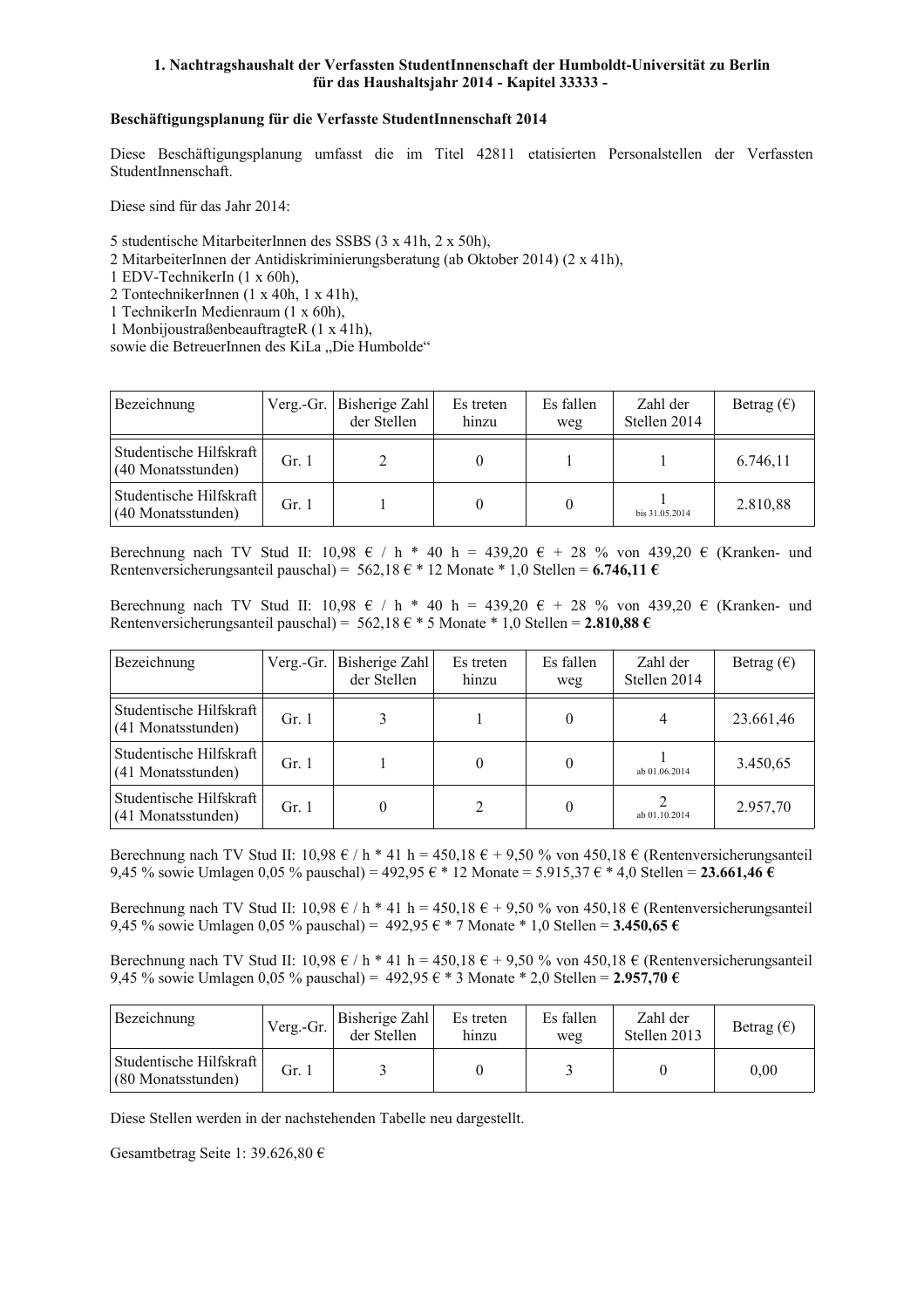| Bezeichnung                                   | Verg.-Gr. $\vert$ | Bisherige Zahl<br>der Stellen | Es treten<br>hinzu | Es fallen<br>weg | Zahl der<br>Stellen 2014 | Betrag $(\epsilon)$ |
|-----------------------------------------------|-------------------|-------------------------------|--------------------|------------------|--------------------------|---------------------|
| Studentische Hilfskraft<br>(60 Monatsstunden) | Gr. 1             |                               |                    |                  |                          | 18.888,84           |
| Studentische Hilfskraft<br>(50 Monatsstunden) | Gr.1              |                               |                    |                  |                          | 14.427.72           |

Die Stellen à 60 h müssen aufgrund unterschiedlicher Beitragssätze aufgeteilt werden, da sich der Beitragssatz für eine Stelle geändert hat.

Berechnung nach TV Stud II: 10,98 € / h \* 60 h = 658,80 € + 11,00 % (Rentenversicherungsanteil 9,50 % sowie Umlagen 1,50 % pauschal) = 731,27 € \* 12 Monate = 8.775,24 € \* 1,0 Stelle = 8.775,24 €

Berechnung nach TV Stud II: 10,98 € / h \* 60 h = 658,80 € + 27,93 % (Rentenversicherungsanteil 9,50 % sowie Umlagen 1,50 % pauschal) =  $842,80 \in 12$  Monate = 10.113,60  $\in 10$  Stelle = 10.113,60  $\in$ 

Berechnung nach TV Stud II: 10,98 € / h \* 50 h = 549,00 € + 9,50 % von 549,00 € (Rentenversicherungsanteil 9,45 % sowie Umlagen 0,05 % pauschal) = 601,16  $\epsilon$  \* 12 Monate = 7.213,86  $\epsilon$  \* 2,0 Stellen = 14.427,72  $\epsilon$ 

sowie zwei über die Universität etatisierte Stellen, die per Rechnung aus dem Haushalt der VS finanziert werden: Berechnung: 2 \* 1.464,11 \* 4 Quartale = 11.712,88  $\epsilon$ .

Hinzu kommen Kosten für die Lohnbuchhaltung für 1 Stelle, die im Titel 42701 verausgabt wurden.

#### Die Stellen für BetreuerInnen des Kinderladens:

Lt. Informationen des Referats für Studierende mit Kind(ern) gibt es fünf festangestellte BetreuerInnen. Der Stundenlohn beträgt seit September 2013 12,63/ Stunde. Die BetreuerInnen haben eine individuelle Wochenstundenzahl mit schwankenden Arbeitsstunden über das Jahr, auch aus Gründen der Vorlesungszeit bzw. der vorlesungsfreien Zeit. Da die Berechnung der Löhne von einer externen Lohnbuchhaltung und angepasst an die tatsächliche Arbeitszeit durchgeführt werden ist die Personalkostenberechnung nicht wie oben aufschlüsselbar. Ausgehend von 22 Wochenstunden ie BetreuerIn lässt sich folgende Hochrechnung erstellen:

| Bezeichnung                         |       | Verg.-Gr. Bisherige Zahl<br>der Stellen | Es treten<br>hinzu | Es fallen<br>weg | Zahl der<br>Stellen 2014 | Betrag $(\epsilon)$ |
|-------------------------------------|-------|-----------------------------------------|--------------------|------------------|--------------------------|---------------------|
| BetreuerInnen<br>(22 Wochenstunden) | Gr. 1 |                                         |                    |                  |                          | 87.542.42           |

12,63 € / h \* 22 h / Woche \* 4,33 Wochen / Monat = 1.203,13 € + 21,27 % (Lohnkosten 19,27 % sowie Umlagen 2 % pauschal) = 1.459,04 € \* 12 Monate = 17.508,48 € \* 5 Stellen = 87.542,42 €.

Hinzu kommen Zahlungen an das Finanzamt für Körperschaften in Höhe von rund 1.000 € pro Quartal.

Außerdem fallen Kosten für die Lohnbuchhaltung an, die im Titel 42701 verausgabt werden (Hochrechnung in 2014: 800.00 €).

Gesamtbetrag Seite 2: 136.571.86  $\epsilon$ 

#### Gesamtbetrag: 176.198,66  $\in$

Daraus ergibt sich eine Veranschlagung im Titel 42811 in Höhe von 177.000,00  $\epsilon$ .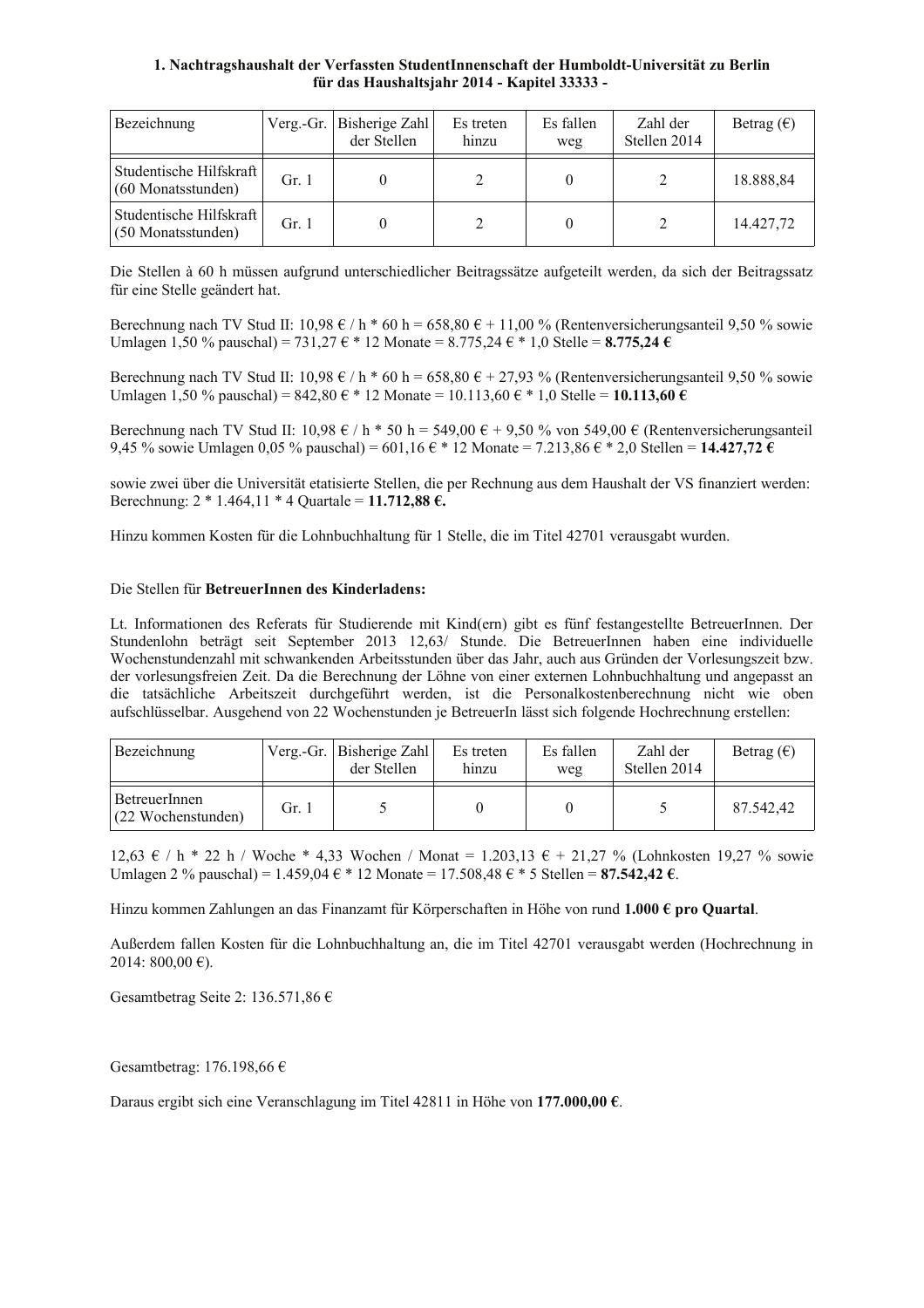1. Nachtragshaushalt des Semesterticketbüros der Humboldt-Universität zu Berlin für das Haushaltsjahr 2014 - Kapitel 34444 -

Titel

Bezeichnung

Veränderung  $(\in)$ Ansatz 2014 (E) Inkl. 1. Nachtrag Ansatz 2014 $(E)$ 

# Einnahmen

| 1160     | Einnahmen Semesterticket                                                                                       | 13.616.000,00 | 12.000.000,00 | $-1.616.000,000$ |
|----------|----------------------------------------------------------------------------------------------------------------|---------------|---------------|------------------|
| $^{161}$ | Einnahmen Sozialfonds                                                                                          | 592.000,00    | 500.000,00    | $-92.000,00$     |
| 16201    | Erträge des Geldbestandes - Zinsen                                                                             | 15.000,00     | 10.000,00     | $-5.000,00$      |
| 28101    | irsatz von Ausgaben                                                                                            | 50.000,00     | 50.000,00     | 0.00             |
| 35900    | -Sozialfondsbeiträge zur Deckung von<br>/erwaltungsausgaben beim Kapitel 34444<br>Entnahme aus dem Geldbestand | 50.000,00     | 50.000,00     | $\frac{0.00}{0}$ |
| 35901    | - Sozialfondsbeiträge - Zuschuss an Studierende<br>Entnahme aus dem Geldbestand                                | 542.000,00    | 450.000,00    | $-92.000,00$     |
| 35902    | - Semesterticketgebühren<br>Entnahme aus dem Geldbestand                                                       | 13.616.000,00 | 12.000.000,00 | $-1.616.000,00$  |

 $-3.421.000,00$ 

25.060.000,00

28.481.000,00

# Ausgaben

Summe der Einnahmen

| 42701           | Aufwendungen für freie Mitarbeiter/innen                                   | 6.000,00      | 6.000,00      | 0.00            |
|-----------------|----------------------------------------------------------------------------|---------------|---------------|-----------------|
| 42811           | Entgelte der nichtplanmäßigen Tarifbeschäftigten                           | 95.000,00     | 95.000,00     | 0.00            |
|                 | Geschäftsbedarf                                                            | 3.000,00      | 2.500,00      | $-500,00$       |
| $\overline{20}$ | Bücher, Zeitschriften                                                      | 500,00        | 500,00        | 0,00            |
| $\frac{140}{5}$ | Geräte, Ausstattungs- und Ausrüstungsgegenstände                           | 500,00        | 1.500,00      | 1.000,00        |
| 143             | Geräte, Ausstattungs- und Ausrüstungsgegenstände für die IuK-Technik       | 1.000,00      | 1.000,00      | 0,00            |
| 51803           | Mieten für Maschinen und Geräte                                            | 7.500,00      | 2.000,00      | $-5.500.00$     |
| 53101           | Veröffentlichungen und Dokumentationen im Rahmen der Öffentlichkeitsarbeit | 500,00        | 500,00        | 0.00            |
| 54050           | Leistungen an Verkehrsunternehmen für Semesterticket                       | 13.616.000,00 | 12.000.000,00 | $-1.616,000.00$ |
| 54061           | Andere Aufwendungen für die IuK-Technik - Software                         | 1.000,00      | 1.000,00      | 0.00            |
| 68101           | Zuschüsse aus dem Sozialfonds an Studierende für Semesterticket            | 542.000,00    | 450.000,00    | $-92.000.00$    |
| 1901            | Sozialfondsbeiträge<br>Zuführung an den Geldbestand                        | 592.000,00    | 500.000,00    | $-92.000,00$    |
| 1902            | Semesterticketbeiträge<br>Zuführung an den Geldbestand -                   | 13.616.000,00 | 12.000.000,00 | $-1.616.000.00$ |
|                 | Summe der Ausgaben                                                         | 28.481.000,00 | 25.060.000,00 | $-3.421.000,00$ |
|                 | Abschluss                                                                  |               |               |                 |

25.060.000,00  $0,00$ 28.481.000,00 Ausgaben Saldo

 $0,00$ 

 $0,00$ 

 $-3.421.000,00$  $-3.421.000,00$ 

25.060.000,00

28.481.000,00

1 Erläuterungen zum 1. Nachtragshaushalt 2014 Anhänge

Einnahmen

2 Beschäftigungsplanung für das Semesterticketbüro 2014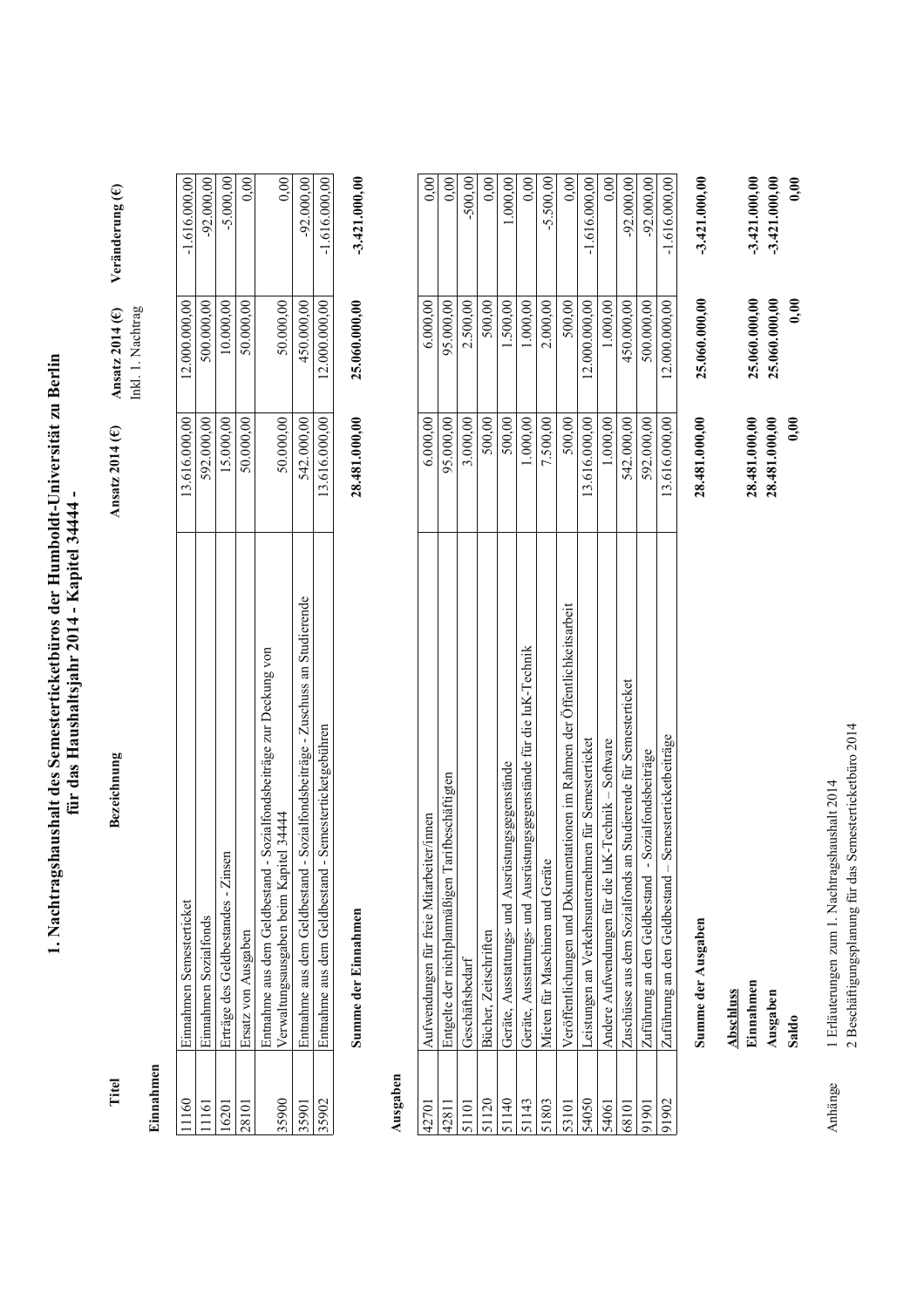#### 1. Nachtragshaushalt des Semesterticketbüros der Humboldt-Universität zu Berlin für das Haushaltsjahr 2014 - Kapitel 34444 -

#### Erläuterungen zum 1. Nachtragshaushalt 2014

#### Deckungsvermerk

Die Ausgaben der Titel der Hauptgruppen 4, 5 und 6 sind gegenseitig deckungsfähig.

#### Erläuterungen zu den Titeln

#### Einnahmen

- Weniger aufgrund falscher Ticketpreisberechnung im vorherigen Haushalt (179,40 EUR anstatt 184,00 EUR); 11160 weniger aufgrund von Teilbefreiungen und Exmatrikulationen 11161 Weniger aufgrund von Urlaubssemester/ Exmatrikulationen Weniger aufgrund geringerer Zinseinnahmen aus der Festgeldanlage 16201 28101 Keine Veränderung 35900 Keine Veränderung 35901
- Weniger aufgrund von Urlaubssemester/ Exmatrikulationen sowie Abzug von Verwaltungsausgaben die im Titel 35900 wie vorgesehen vereinnahmt wurden
- Weniger aufgrund falscher Ticketpreisberechnung im vorherigen Haushalt (179,40 EUR anstatt 184,00 EUR); 35902 weniger aufgrund von Teilbefreiungen und Exmatrikulationen

#### Ausgaben

| Keine Veränderung |
|-------------------|

- 42811 Siehe Anhang 2: Beschäftigungsplanung. Keine Veränderung
- 51101 Weniger aufgrund Anpassung an den Bedarf
- 51120 Keine Veränderung
- 51140 Mehr aufgrund Anpassung an den Bedarf
- Keine Veränderung 51143
- 51803 Weniger aufgrund Anpassung an den Bedarf
- 53101 Keine Veränderung Weniger aufgrund falscher Ticketpreisberechnung im vorherigen Haushalt (179,40 EUR anstatt 184.00 EUR): weniger aufgrund von Teilbefreiungen und Exmatrikulationen
- 54050 Weniger aufgrund falscher Ticketpreisberechnung im vorherigen Haushalt (179,40 EUR anstatt 184,00 EUR); weniger aufgrund von Teilbefreiungen und Exmatrikulationen
- 54061 Keine Veränderung
- 68101 Weniger aufgrund von Urlaubssemester/Exmatrikulationen
- Weniger aufgrund von Urlaubssemester/ Exmatrikulationen 91901
- Weniger aufgrund falscher Ticketpreisberechnung im vorherigen Haushalt (179,40 EUR anstatt 184,00 EUR); 91902 weniger aufgrund von Teilbefreiungen und Exmatrikulationen